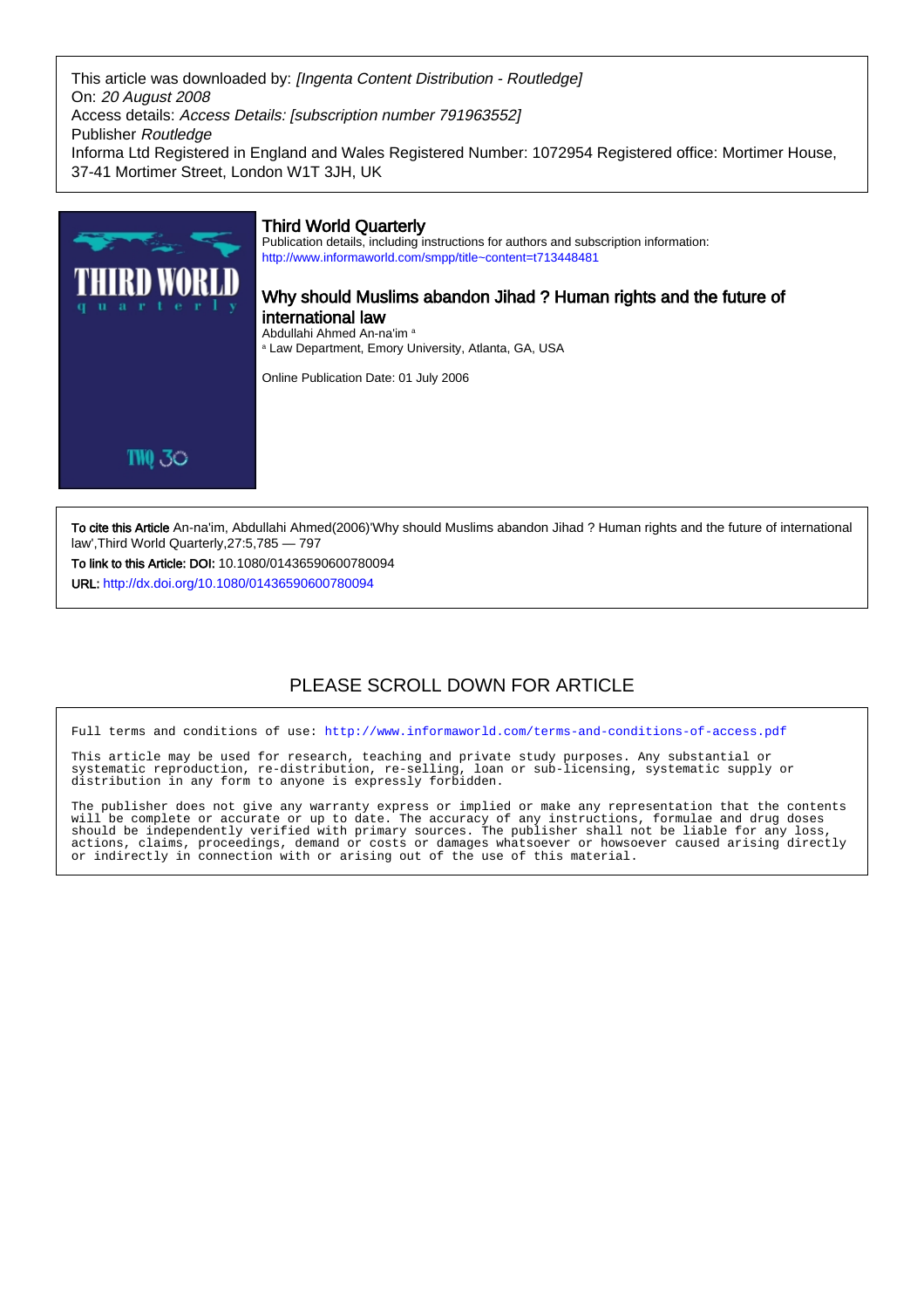# Why should Muslims abandon *Jihad*? Human rights and the future of international law

## ABDULLAHI AHMED AN-NA'IM

ABSTRACT This article examines the basis and reality of international legality and the universality of human rights from an Islamic perspective. The author calls for principled commitment and systematic respect for the institutional framework of international legality and the rule of law to encourage Muslims to abandon traditional notions of jihad. Similarly, since the institutional framework of legality and the rule of law in international relations is necessary for the protection of human rights as well, the absence of this framework would undermine the credibility and viability of human rights norms.

The question in this title is intended in both real and rhetorical senses, questioning the basis of prohibition of *jihad* and upholding the universality of human rights in ways that can reaffirm the commitment of Muslims to international legality. While it is clear that the term *'jihad'* has many meanings, and there are various requirements for its proper application or deployment, $\frac{1}{1}$  I am using it here to refer to the unilateral use of force by Muslims in pursuit of political objectives and outside the institutional framework of international legality and the rule of law in general. Since the framework of legality and the rule of law is lacking in 'the real world', there would be no basis for expecting Muslims to abandon jihad, as defined here. Moreover, since this institutional framework of legality of the rule of law in international relations is necessary for the protection of human rights as well, the absence of this framework undermines the credibility and viability of human rights norms.

My own position is that human beings everywhere are responsible for protecting each other against the risks of our shared vulnerability to arbitrary violence, poverty and injustice generally. As clearly shown by the terrorist attacks in New York, Madrid and London, the most technologically advanced countries are as vulnerable to arbitrary violence as the least developed ones, anywhere in the world. $<sup>2</sup>$  The question for me is how can we</sup> all fulfil this mutual responsibility, instead of seeing the issues in terms of an 'Islamic threat' to human rights or to the security of some Western countries?

Abdullahi ahmed an-Na'im is in the Law Department, Emory University, 1301 Clifton Road, Atlanta, GA 30322, USA. Email: abduh46@law.emory.edu.

ISSN 0143-6597 print/ISSN 1360-2241 online/06/050785-13 @ 2006 Third World Quarterly DOI: 10.1080/01436590600780094 785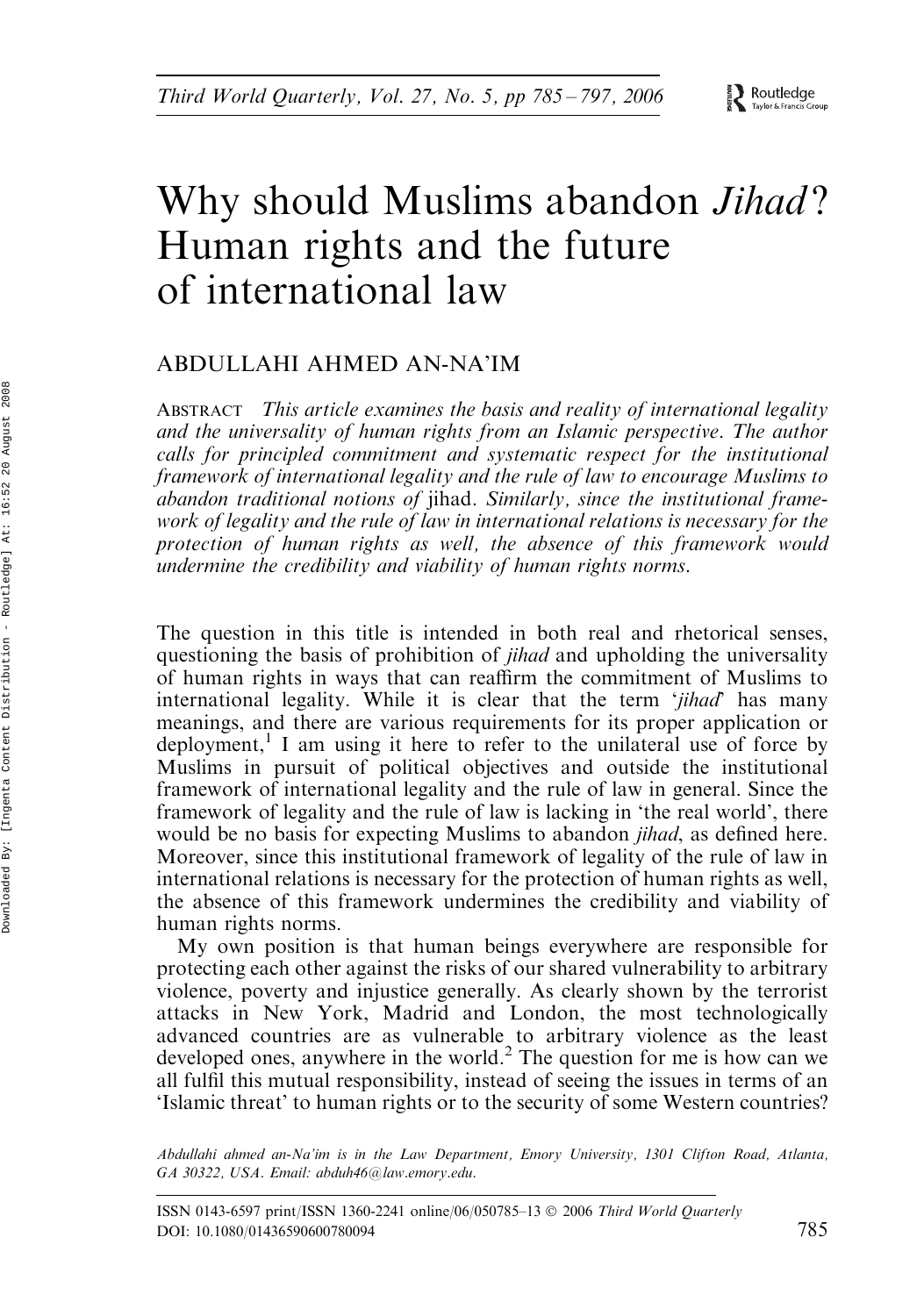But this objective would neither be coherent nor politically viable in the absence of consistent observance of these norms and mechanisms of the rule of law in international relations. If that is the case, then Muslims should still abandon *jihad* in favour of upholding international law and human rights around the world, but should also realise that such calls will not be heeded in practice if those principles are not also honoured by other societies. Moreover, these principles cannot be true to their underlying rationale if they are not inclusive of all of humanity, including Muslims.

Muslims constitute about one-fifth of the total world population, living in every continent and region, though predominantly in Africa and Asia, and constituting the clear majority of the population in 44 states.<sup>3</sup> Such demographic facts confirm the reality of linkages between Islam and international law, but do not define the terms of this relationship one way or the other. As briefly explained below, the relationship between religion, human rights and international law should be examined regarding all religious traditions, and not only those of Islam. In all cases, however, the issue can be meaningful only when it is about believers and not the religion in the abstract, that is, it is about Muslims not Islam, Jews not Judaism, and so forth, thereby raising the same question for all religious traditions. Once framed in this way the issue becomes about people in their social, economic and political context, in relation to their understanding or practice of their religion. For all believers the question is how do human beings negotiate the relationships between their religious beliefs and practice, on the one hand, and mundane concerns with security and well-being, on the other? This perspective also emphasises that such questions are asked about specific Muslims or Hindus, for instance, and not about all Muslims as a monolithic undifferentiated global community.

Regarding the subject of this article, the manner in which different Islamic societies are likely to interact with international law or human rights will probably be influenced by the same sort of factors and conditions that affect other human societies. The so-called 'Islamic factor' is only one among others in this process, and outcomes also tend to be affected by other factors and context. For example, as briefly explained below, the controversy about the publication of cartoons of the Prophet in Denmark is more about the socioeconomic situation of Muslims in Europe, political conditions in Islamic majority countries and their neo-colonial relations with Western powers than it is about Islam and Muslims as such. Islam and Islamic identity are indeed relevant, but they are neither definitive causes of how Muslims behave nor isolated factors to the extent they are relevant.

#### How international and lawful is international law?

My purpose here is to affirm and promote the legitimacy and efficacy of international law as the indispensable means for realising universal ideals of peace, development and the protection of human rights, everywhere. From this perspective the issue cannot be about the so-called 'West' being the primary author of international law and fully conforming to its principles and underlying values, while the rest of the world is struggling to subscribe to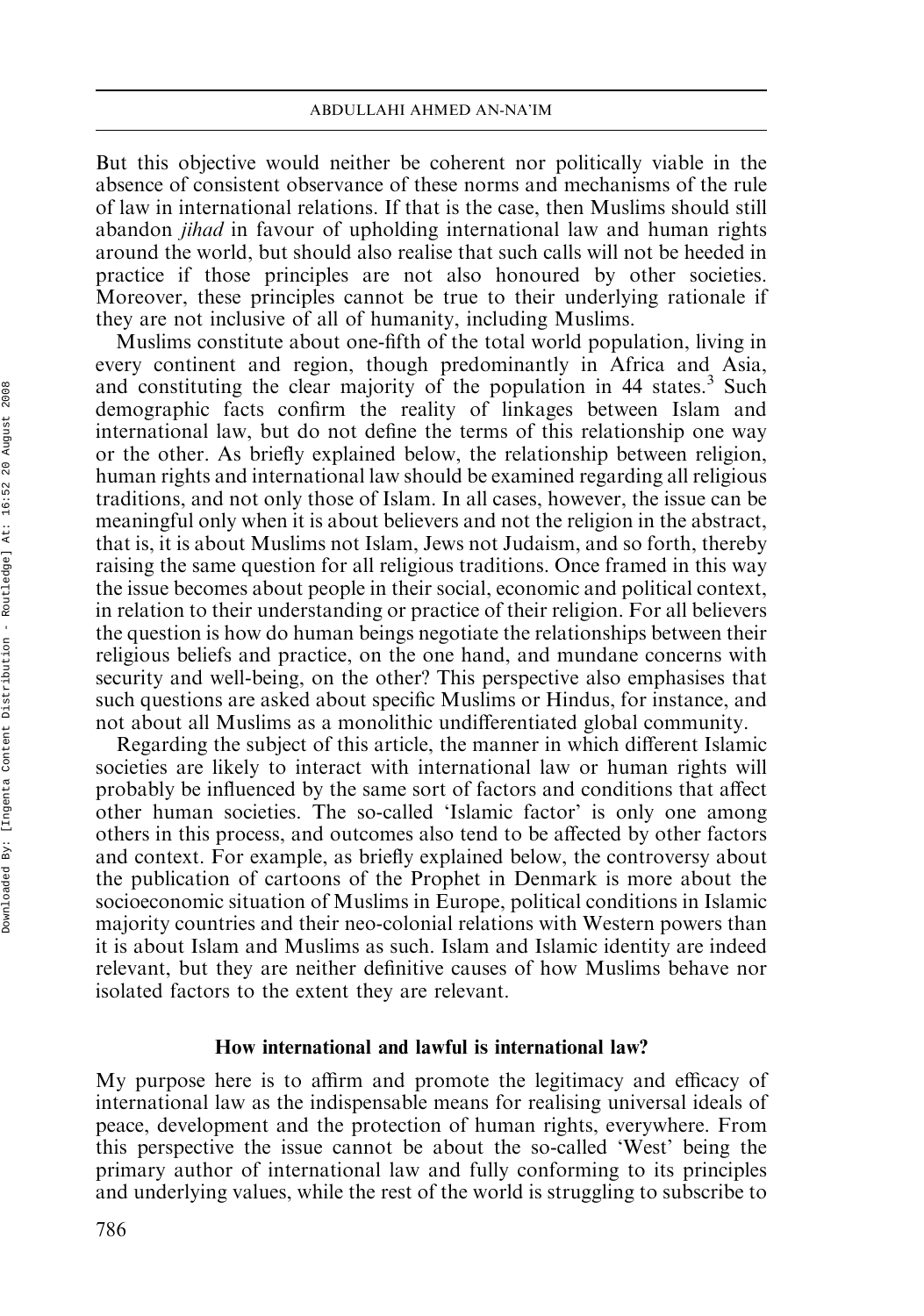and comply with them. For international law to play its role in realising shared ideals of justice and equality under the rule of law for all human beings it must be both truly international and legitimately lawful. It has to be equally accepted and implemented by all human societies, not something that some may choose to ignore while others are required to observe it.

Although there have been several parallel systems for regulating inter-state relations throughout human history until the mid-20th century, there can now be only one system of international law in the present globally integrated, and interdependent, world. But international law cannot be limited to the European system of inter-state relations that has evolved since the 18th century, and which was simply a regional system, like the Chinese, Hindu, Roman and Islamic systems that preceded it. The fact that the European powers managed to extend the domain of their regional system further and more completely than any of the earlier imperial powers does not make it truly international. After all, that parochial European system, often called 'traditional international law', had justified the military conquest and colonisation of much of Asia, almost all of Africa and elsewhere on the basis of European conceptions of sovereignty and legality. The vast majority of the peoples of Africa and Asia had no possibility of being true subjects of international law until the decolonisation process after the Second World War. Native populations of the Americas and Australia are unlikely ever to be considered subjects of traditional international law because they are not allowed to have 'sovereignty' in European terms.

From this perspective I am using the term 'international law' here to refer to the legal system that has evolved since the end of the Second World War, especially through the United Nations and the decolonisation process of the second half of the 20th century. It is only during this phase of decolonisation that international law has become the legitimate legal framework for recognition of national sovereignty and territorial jurisdiction throughout the world, including in all Islamic countries. It is also the legal framework for international relations in matters ranging from issues of international peace and security to countless routine yet essential daily transactions in such fields as health, postal services, trade, travel and the environment.

Accordingly, I take the Charter of the United Nations of 1945 to be the most authoritative normative framework of international law we have so far, although it is certainly not sufficient for addressing some of the fundamental challenges facing the prospects of international legality today. The UN Charter is foundational not only as the most widely binding treaty that establishes a viable institutional framework for realising the fundamental purposes and rationale of international law, but also because of its commitment to the self-determination and equal sovereignty of all the peoples of the world. It clearly follows from this premise that the use of military force is not allowed except in accordance with the Charter of the United Nations, namely, in strict self-defence under Article 51 of the Charter, or when sanctioned by the Security Council under Chapter VII. There cannot be any possibility of lawful use of force beyond these two grounds, whether claimed as 'pre-emptive self-defence', 'just war' or Islamic jihad.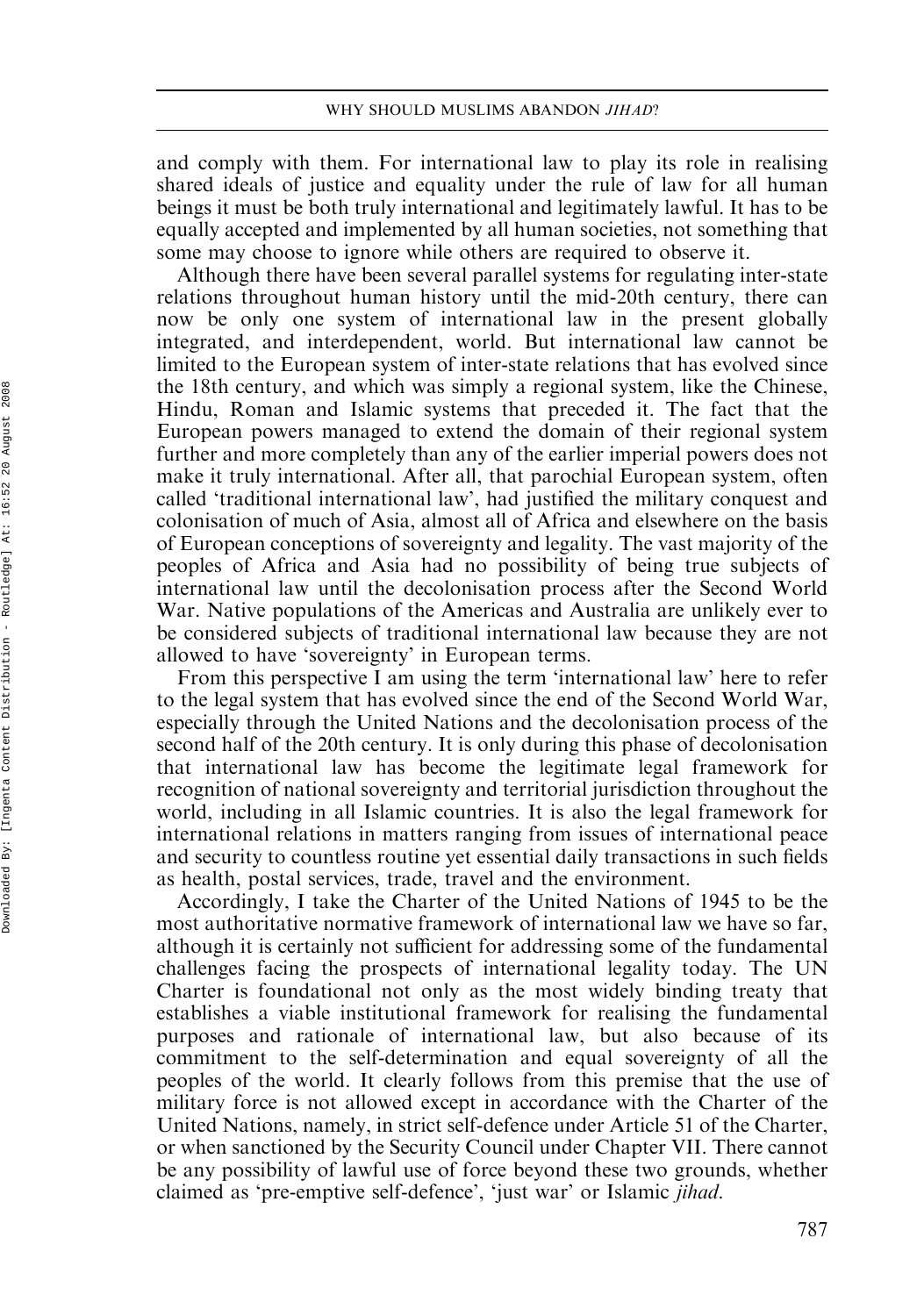The point I am making here is stronger than simply saying that it is illegal as a matter of international law to use military force beyond the strict limits of the UN Charter. My point is that it is theoretically incoherent and practically impossible to maintain such limitations unless it is done regarding every actor, whether acting under the auspices of a state or not. It is incoherent and futile to prohibit aggressive Islamic *jihad* without doing the same for any use of force outside the ambit of the UN Charter in the name of national selfinterest. From this perspective, there is no moral, political or practical difference between international terrorism in the name of Islamic jihad, on the one hand, and so-called pre-emptive self-defence or humanitarian intervention claimed by the USA in Iraq, on the other. Both are instances of 'selfregulated' use of force outside the institutional framework of the UN, and are so inherently arbitrary and unaccountable that they undermine the very possibility of international law. One of the primary constraints of the Charter's framework, however, is that it is limited to states, although the UN has managed to include civil society organisations, especially in the human rights field. But it is not possible to redress this situation unless international law is consistently observed by states as its primary subjects. It is futile for state actors to demand observance of international law principles by non-state actors when they are unwilling to abide by those principles themselves.

The necessary qualities of being *both* 'international' *and* 'law' that I am concerned with in raising these issues relate to the normative underpinnings or guiding principles as well as to the objectives and methods of the system as a whole. They also pertain to the relationship between international law and its subjects, that is, how its subjects are identified and how they contribute to the making and implementation of the law. International law cannot command the allegiance and co-operation of international actors, who are no longer limited to states, unless it is able to include them in its principles and institutions. In other words, the exclusion of other appropriate subjects in addition to states denies those other social agents the possibility of contributing to the making of the law and enhancing its legitimacy through broader democratic participation and accountability.

There is therefore an urgent need for an *imaginative* approach to include other types of international actors as subjects of international law, and to international law reform more generally. This inclusive and imaginative approach is particularly urgent in the present context of intensified globalisation, which is diminishing state sovereignty, and of the mounting role of various non-state actors in international relations. Globalisation has accelerated and intensified the complexities of social identities and social interactions, in addition to creating new kinds of frameworks of internationality which are different from the international law model of territorial states.<sup>4</sup> In my view the emerging international law principle of universal jurisdiction and establishment of the International Criminal Court illustrate this more inclusive approach by extending their reach to more subjects, such as perpetrators of crimes against humanity and their victims.

The impressive record of daily success of international law in a wide range of fields, including international peace and security and facilitating trade and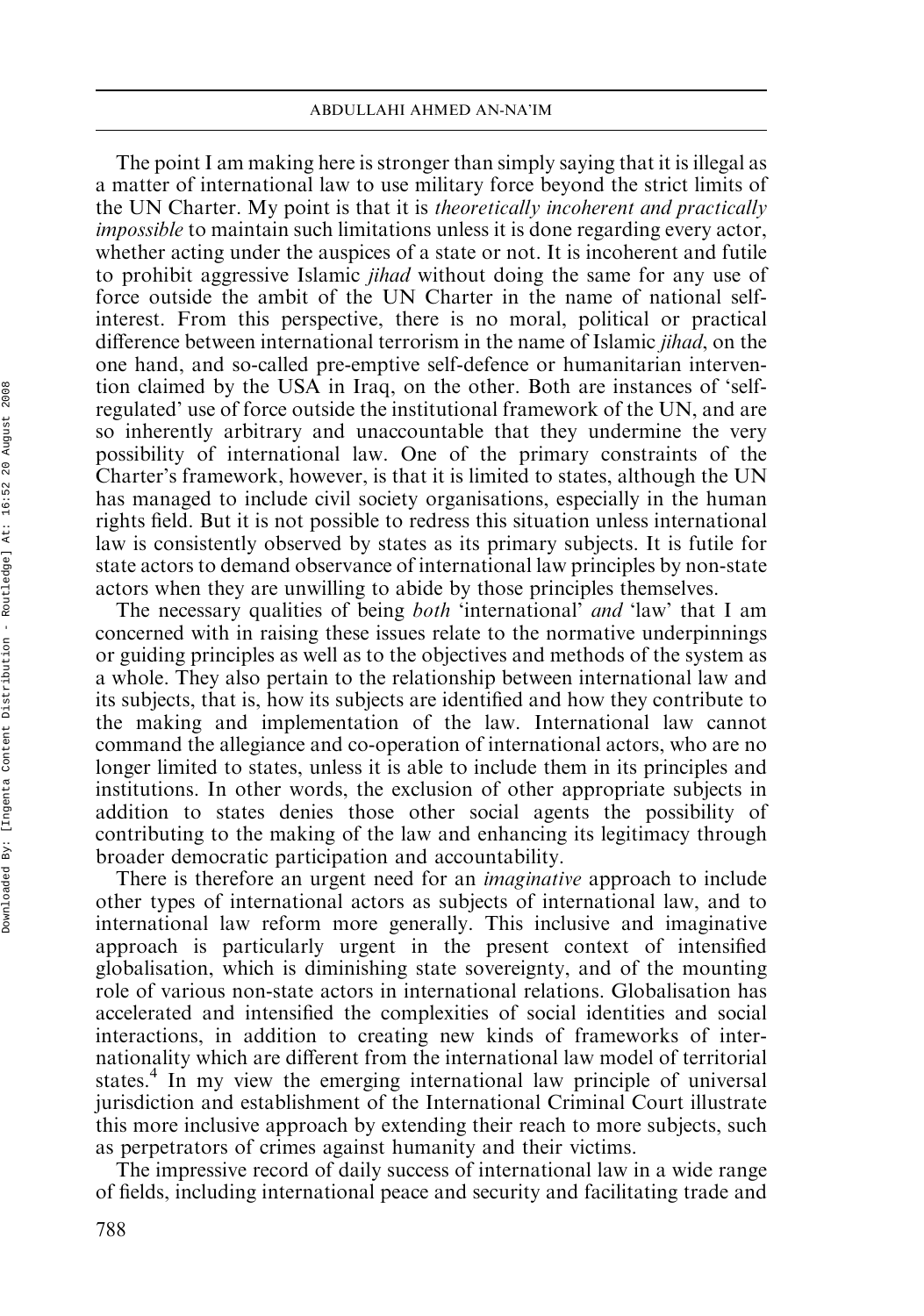co-operation in the fields of health, postal services, trade, travel and the environment, is often overlooked because of understandable concerns about a few highly visible apparent failures in securing international peace and security. This concern with peace and security cannot be addressed except through strict compliance with international law by all states, without exception. In fact, compliance by the most powerful states is a stronger indication of the legal authority of international law, as the practice of weak states is likely to be dismissed as more motivated by fear of retaliation or opportunistic calculations than by a sense of legal obligation. As explained later, this point is underscored by both the terrorist attacks of 9/11/2001 in the USA and by the global crusade by the USA and its allies, especially the military invasion and colonisation of Iraq in March 2003.

It is equally clear that the ability of international law to achieve its objectives is contingent on the willingness and ability of a wide range of actors voluntarily to comply with its dictates. The total and continuous coercive enforcement of any legal system is both impossible in practice and also assumes high levels of political commitment and institutional capacity that may not necessarily be available or forthcoming. Since no enforcement regime can cope with massive and persistent violations, any legal system must assume a high level of voluntary compliance in order to have the will and ability to enforce its rules in the exceptional cases when that is necessary. This is not to suggest that coercive enforcement is immaterial, but only to emphasise that its role is both limited and contingent. Direct use of force or the threat of it may ensure compliance with rules in the short term, but it is not sustainable over time. That is, the limited though important role of coercive enforcement should be understood in a broader context of the other factors that make a legal system work. In particular, it is necessary to understand the factors that motivate or encourage the subjects of a legal system to comply voluntarily with its dictates to a sufficient degree that makes coercive enforcement possible, when necessary.

As a general rule states do in fact comply with the vast majority of international law norms, for the same sorts of reasons people have for obeying any legal system, such as self-interest and fear of retaliation by others. In particular, the clear limitations of the military or economic power of all states, including the USA as the so-called sole superpower, mean that all of them have to rely on international legality for their own survival. Events like the terrorist attacks of 9/11 clearly show that even the most powerful states are vulnerable to the arbitrary action of individual international terrorists, for whose crimes no state can be held accountable under traditional notions of state responsibility. I would therefore conclude that it is both dangerously unrealistic and unnecessarily limiting to focus exclusively on 'state practice' as the primary source of international law. For example, it is dangerous to emphasise traditional notions of exclusive territorial jurisdiction when national boundaries are being violated by many unaccountable, sometimes undetectable, actors.<sup>5</sup>

In conclusion of this section I would emphasise the paramount importance of reaffirming our principled and systematic commitment to a globally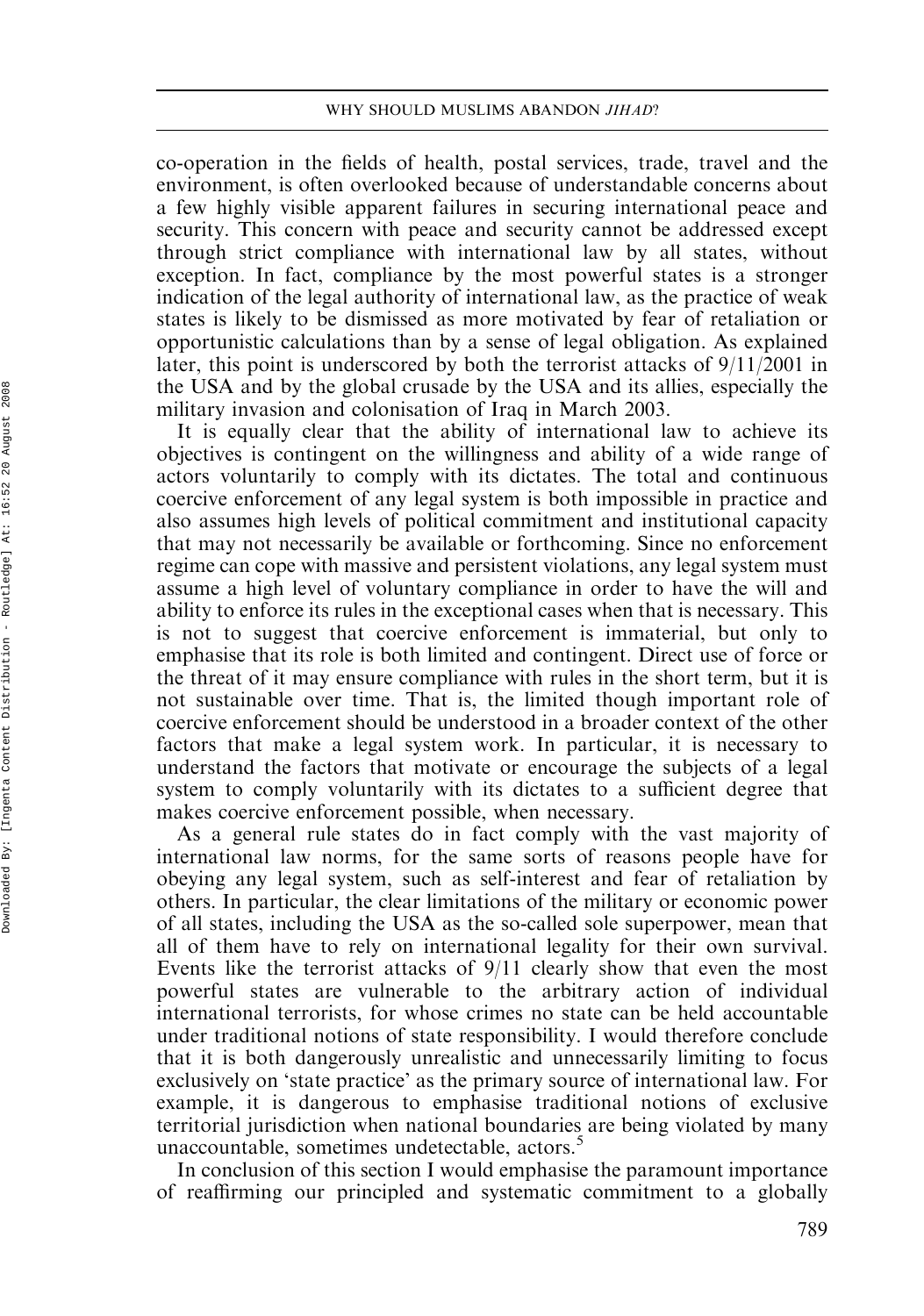inclusive international law. Since it is impossible to reverse the process of decolonisation and self-determination, selective assertions of principles of international law or territorial sovereignty will simply provoke retaliatory responses by others. Before offering further reflections in relation to Islamic societies in particular, let me introduce the second theme of this article.

## Universality of human rights

Regarding the other side of the title of this article, human rights by definition are rights which are due to every human being by virtue of his or her humanity, without any requirement of membership of any group or other qualification. It is wrong, in my view, to attribute this idea to such documents as the English Bill of Rights, the American Declaration of Independence and the Constitution or the French Declaration of the Rights of Man and the Citizen. This is because those documents were explicitly about the rights of citizens of specific territorial states, not of human beings everywhere. The point is clearly illustrated by the brutal colonial expansion of England and France in Africa and Asia under the auspices of their respective 'foundational' documents. Similarly, it took an intensive civil war and constitutional amendment to end slavery in the USA almost a century after independence, while the genocide of those native inhabitants known as American Indians continued into the 20th century.

In fact, the idea of the universal rights of all human beings as such was inconceivable before the Charter of the United Nations of 1945, establishment of the United Nations and the consequent process of decolonisation during the subsequent decades. The vast majority of Africans and Asians could not have had any possibility of human rights under European colonialism. Yet those earlier English, French and American documents did in fact shape the 'content' of human rights texts once the idea was established through the UN Charter and the Universal Declaration of Human Rights of 1948.<sup>6</sup>

Given the large numbers of Muslims around the world, as noted earlier, it is clear that one cannot speak of universal human rights without taking into consideration the perspectives and experiences of Islamic societies. But in what sense are the Islamic beliefs of Muslims anywhere relevant to their acceptance or implementation of human rights standards in theory or practice? Since Islam, or any other religion for that matter, cannot be the sole source or cause of the behaviour of believers, Muslims may accept or reject human rights norms regardless of what is believed to be the prevalent Islamic view on the subject. The level of compliance with human rights norms is more likely to be associated with such conditions as the degree of political stability and economic and social development in post-colonial Islamic societies than with Islam as such. To the extent that Islam is a relevant factor, its impact or influence cannot be understood in isolation from those broader conditions, as well as from the specific interpretation of Islamic precepts that are prevalent in the particular country or region. It is not possible therefore to predict or explain the degree or quality of human rights compliance as the necessary or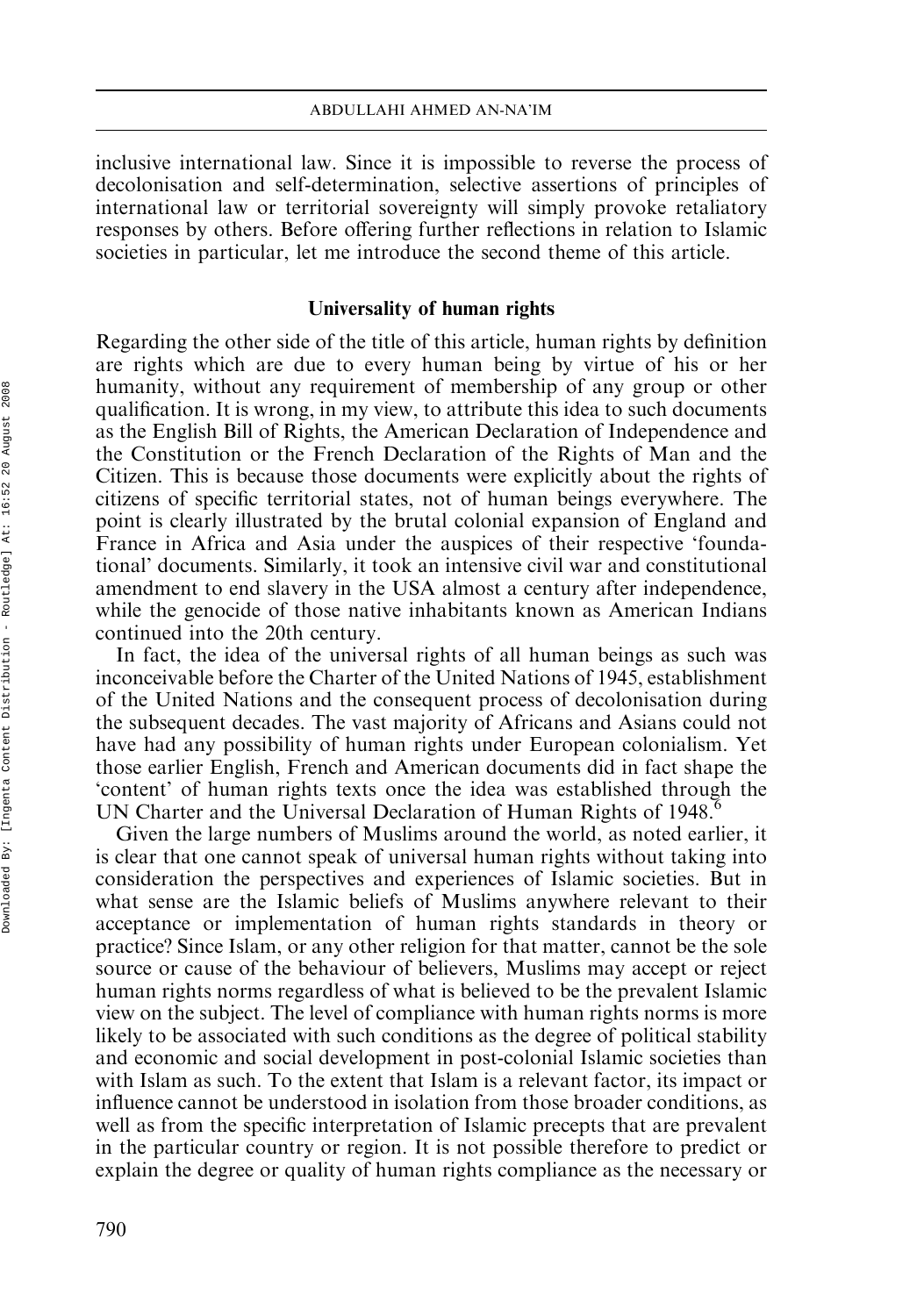unavoidable consequence of the relationship between Islam and human rights in an abstract theoretical sense.

In practice, moreover, the vast majority of Islamic states (in the sense of Muslims being the majority of the population) have ratified most international human rights treaties, and their record of compliance is similar or comparable to that of other countries in their regions. That is, the human rights record of Islamic countries in East or West Africa, South or Southeast Asia is similar to that of other countries in those regions, presumably because of shared factors, such as level of political stability, economic development, legal systems and institutional capacity. Many Muslims, whether in a majority or minority situation, have also expressed their acceptance of human rights by struggling for the protection of those rights locally, and in collaboration and solidarity with other persons and civil society organisations throughout the world.<sup>7</sup>

To my knowledge, there are no studies showing that having a Muslim majority or significant minority of the population is correlated with a lower human rights performance by states or that Muslims have less of a commitment to human rights than non-Muslims in comparable situations. On the contrary, some studies show that Muslims share commitments to these values.<sup>8</sup> The Islamic tradition at large is basically consistent with most human rights norms, except for some specific, albeit very serious, aspects of the rights of women and freedom of religion and belief. In other words, there are no factual or normative bases for the negative perception about Islam and Muslims in relation to human rights, although certain aspects of *Shari'a* are problematic in this regard. It is not possible to discuss these problematic aspects of the rights of women and freedom of religion here, and I have proposed elsewhere ways of overcoming them from an Islamic perspective. The premise of the approach I support is that it is better to seek to transform the understanding of Muslims of those aspects of Shari'a, than to confront them with a stark choice between Islam and human rights. Such a choice is not only an offensive violation of freedom of religion or belief, but will also certainly result in the rejection of the human rights paradigm itself by most Muslims.

I find that framing the issue in terms of transforming attitudes and values is more constructive than simplistic assertions of the compatibility or incompatibility of Islam and human rights which take both sides of this relationship in static essentialist terms. This approach is necessary for mediating the paradox of the idea of universal human rights in a world of profound and permanent cultural and contextual difference. Because all human beings are entitled to these rights by virtue of their humanity, without any distinction on grounds of race, sex, religion, language or national origin, no person should be required to give up any of these essential aspects of his or her identity in order to qualify for these rights.

My framing of the issue also includes a clear appreciation of the permanent social, cultural and political diversity among Muslims, particularly in relation to their understanding and practice of Islam. That diversity testifies to the impact of contextual and historical factors in the theological or legal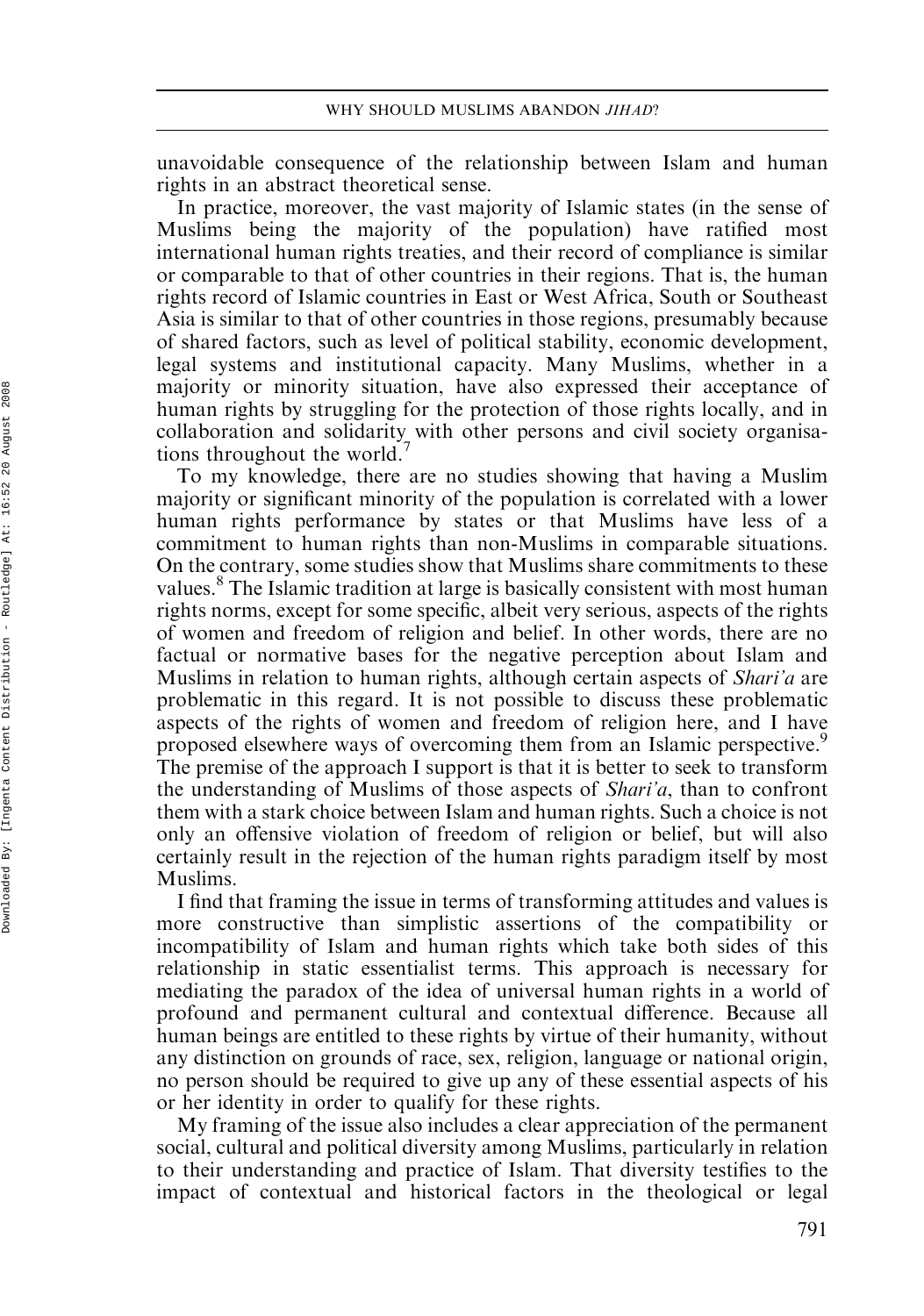development of the Islamic traditions. Being Muslim (or other believer) has not in fact had the same meaning in different places or over time. From an Islamic perspective the reality and permanence of difference among all human beings, Muslims and non-Muslims alike, is expressly affirmed in, for example, the Qur'an 10:93; 11:118-119; 32:25; and 45:17 (cited by number of chapter followed by number of verse). This permanent reality is one reason why the protection of such human rights as freedom of belief, opinion and expression, is imperative from an Islamic point of view in order to protect the rights of Muslims to be believers in their own way, without risk to life and livelihood. After all, without the existence of the right to disbelieve, there is no possibility of any genuine belief.

It may also be helpful to consider the implications of this reality of Islamic diversity for the nature or basis of religious beliefs. The fact that specific verses in the Qur'an are taken to authorise or require certain actions does not explain why some Muslims choose to act on one understanding of such verses, while others act on a different understanding, or have a different relationship to the text altogether. Such choices are the product of the human agency of believers, not the inherent or eternal meaning of Islam as such, independent of all material conditions under which Muslims live and interact with others. If beliefs regarding the rights of women are the direct meaning of Islamic texts, there would not be so much disagreement among Muslims on these issues.<sup>10</sup> This is not to suggest that any of established schools of Islamic jurisprudence (madhahib) already accept equality for women from an Islamic point of view, because that is simply not true. Rather, my purpose here is to emphasise the possibility of changing the attitudes and practice of Muslims in these matters in favour of the equal human rights of women, or some other issue. Since any interpretation of *Shari'a* is the product of human agency, in a specific time and place, it can change through the same process, over time.

From this framing of the question it is clear that the manner in which Muslims are likely to interact with human rights will be conditioned by such factors as what other societies are doing about the same issues, and the orientation, motivation or objectives of various actors on all sides. For instance, Muslims' responses are likely to be affected by whether they perceive that they are required to 'prove' their allegiance to the human rights paradigm while others are not expected or required to do so. Muslims are more likely to resist commitment to these rights when they are presented as being alone in struggling with the principle, while the commitment of other cultural or religious traditions is taken for granted. This dimension also includes broader issues of the nature and operation of international law and institutions as the underlying legal framework of human rights, as outlined earlier. Concerns about historical exclusion and present hegemony are sometimes reflected in patterns of reciprocal treatment and mutual hostility or suspicion, as well as deeply entrenched bias or distortion in how and by whom the information about the attitudes and practice of various societies regarding human rights is collected and assessed. This web of interactive and dialectal factors and relationships provides a useful framework for understanding the recent controversy over the publication of cartoons of the Prophet.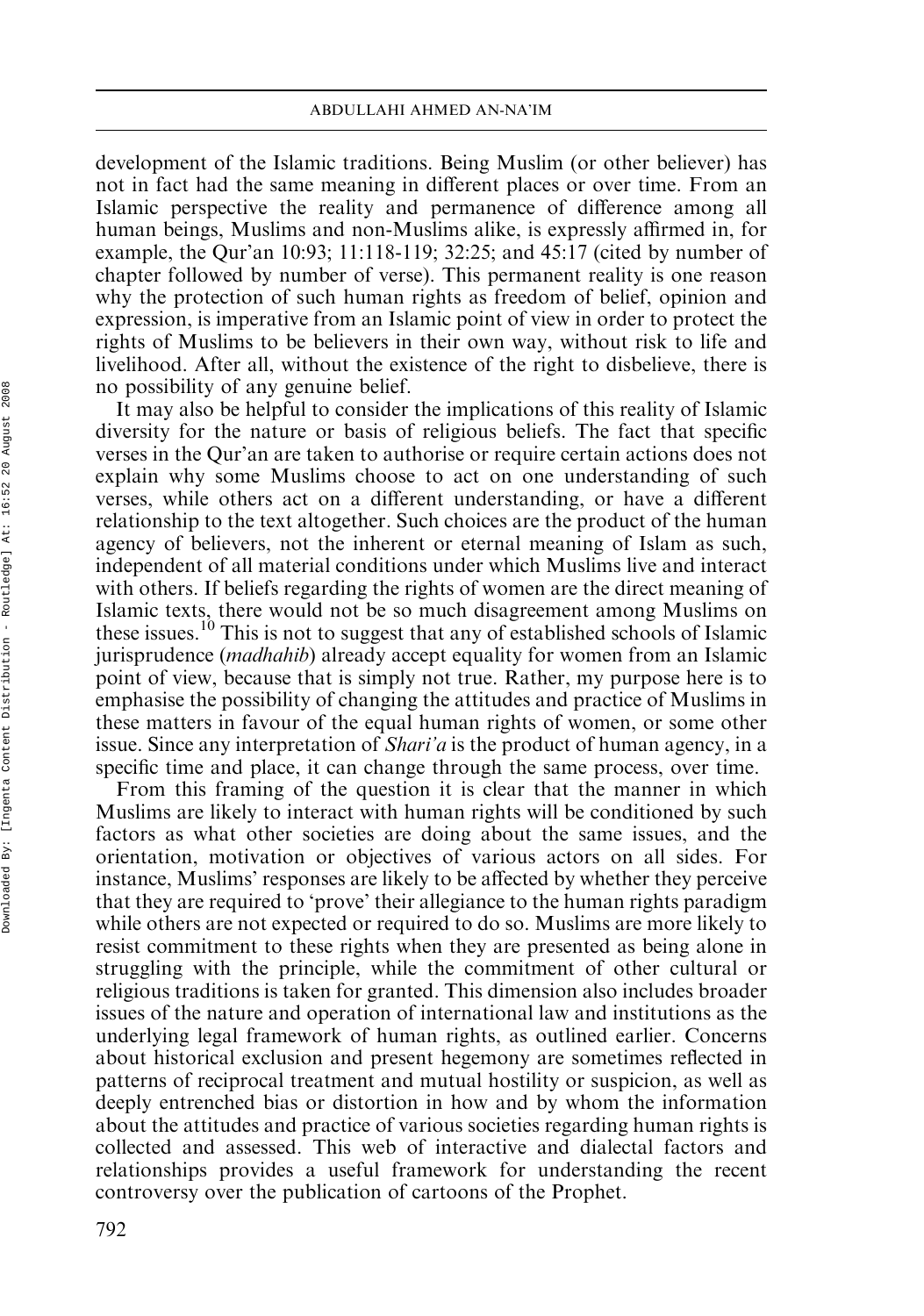Cartoons depicting the Prophet of Islam, Muhammad, in demeaning images, including some representing him as a terrorist, were published by a Danish newspaper in September 2005. These cartoons were republished in newspapers throughout the world in January and February 2006, including in Denmark, France, Germany, Spain, Switzerland and Hungary, with affirmations of freedom of speech. In contrast, many Muslim leaders perceived the republication of these offensive cartoons as deliberate provocation to 'spite the Muslims'.11 Muslims around the world protested in large demonstrations and made threats of sanctions against Denmark. Some of these demonstrations have turned violent, especially in Afghanistan and Nigeria, sometimes resulting in the death of local civilians. The Danish and Norwegian embassies in Syria and Lebanon were burnt.<sup>12</sup> There were also some large-scale protests by Muslims in other countries with a sizeable number of Muslims, from New Zealand to the USA. The response also included diplomatic sanctions by countries with predominant Muslim populations against Denmark and its products (the Danish – Swedish dairy giant Arla Foods says its sales in the Middle East have plummeted to zero).<sup>13</sup> The governments of Western Europe and North America tended to affirm freedom of expression, but some also played the issue to their own political advantage. In the weeks after the republication of the cartoons, the Bush administration has shifted its strategy from one of condemnation of the actual republication of the cartoons to condemnation of the violent response by the Muslim community.<sup>14</sup> Perhaps as a self-serving manoeuvre, the shift in policy by the Bush administration targeted particular countries, especially Iran and Syria, with the charge of exploiting the controversy to incite unrest and protests in the Middle East.

While expecting conflicting interpretations to continue to evolve around this and related issues in the future, I would emphasise the need to place such episodes in appropriate perspective and context. In terms of the framing and analysis presented above this sequence of events should not be understood simply as religious reaction by Muslims because they are Muslims, nor should it be thought that the manner and scope of the actions is dictated or determined by an 'Islamic quality' of the subject or actors. In brief, Islam and Islamic identity just happened to be the medium in which a range of issues were being mediated, negotiated and contested in this situation. At one level this episode was about the grievances of Muslim immigrants and refugees in Denmark, which should be understood and assessed against the backdrop of the recent history of racial and inter-religious relations in Western Europe generally. At another level the whole situation can be seen as a process of negotiating and mediating competing human rights, rather than their categorical rejection by either side. Muslim protestors did not simply reject the human rights of freedom of speech or expression, but rather asserted that the publication of the cartoons constituted an abuse or excess of this right. Those who objected to or even resented the protests by Muslims also accept the need to respect the dignity and religious identity of persons and religious or ethnic communities. People holding various positions along a spectrum of views accept that there are fundamental human rights, including those implicated in this situation, but also appreciate that none of those rights is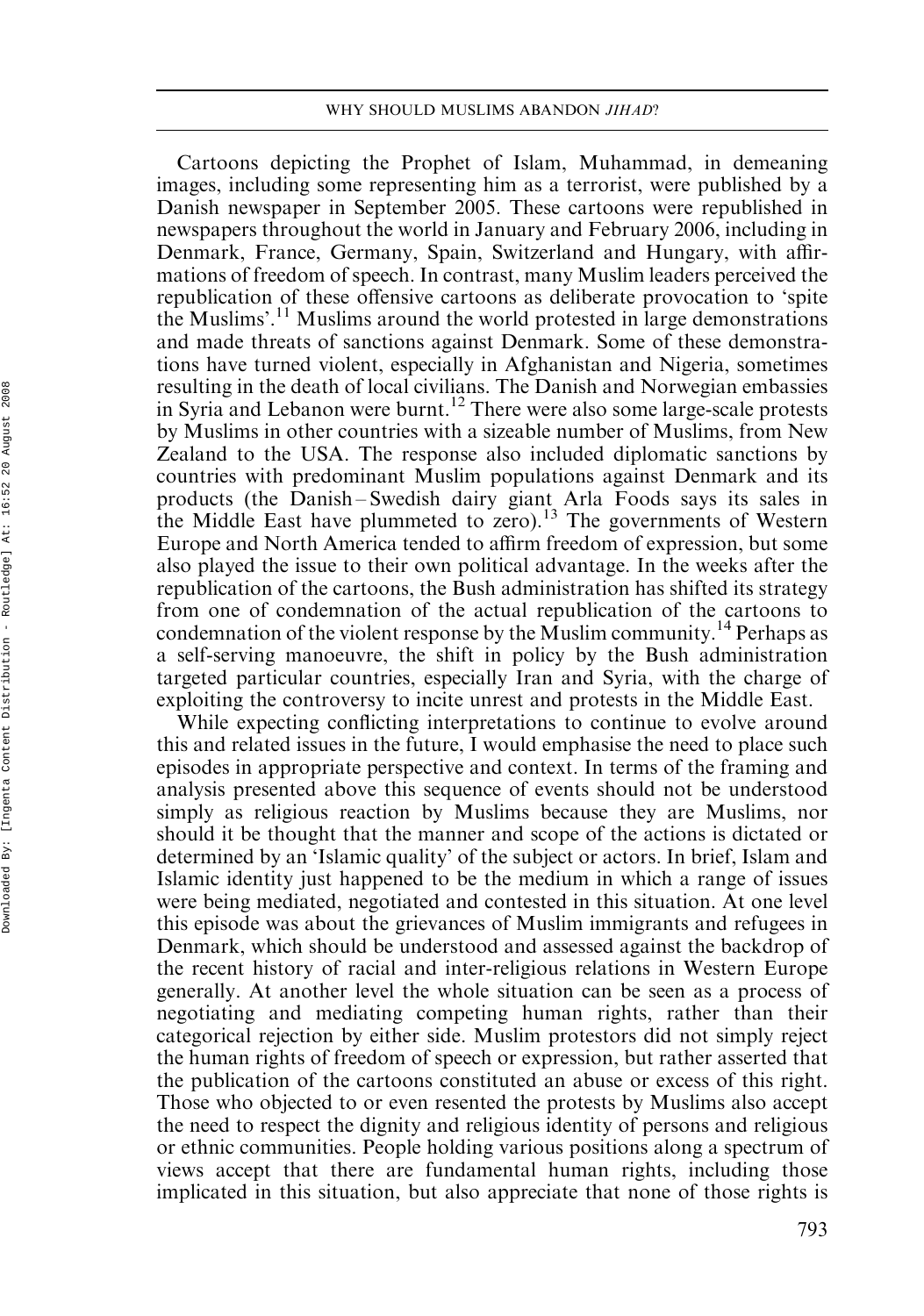absolute. In other words, the issue to all sides was about where to draw the line between the proper and improper application of one human right or another, and not about disputing any of those competing rights.

Beyond Denmark and Western Europe the controversy was also about various issues for different constituencies, sometimes used by some actors as a proxy for other concerns or to achieve various political objectives that may have had little to do with the cartoons as such. To Islamic political groups and activists in particular, the controversy was an opportunity to demonstrate their ability to organise mass protests, a way of sending their own message to the governments of their countries, and to other political competitors. Governments and some other political actors in the country or region in general did not want to concede the political gains the Islamists were making, or appear to be indifferent to the honour of the Prophet and dignity of Muslims at large. But, whether genuinely or opportunistically, those competing actors were not denying the human right of freedom of speech and expression in principle, but only questioning its proper limits. In fact, demonstrations and other protests were themselves instances of exercising fundamental human rights of freedom of speech and demands for greater political participation. In the final analysis, I suggest, the whole episode should be seen as part of the process of defining and exercising human rights, not a negation or repudiation of those rights or their foundation on international legality.

#### Mutual responsibilities for shared vulnerabilities

As noted earlier, the premise of this article is that we must all honour our mutual responsibilities for our shared human vulnerabilities. In the present context these vulnerabilities include the human suffering perpetrated by the terrorists as well as by those who engage in arbitrary and indiscriminate retaliation which in fact reinforces and legitimises the distorted logic of terrorism in the name of combating it. I have emphasised this point from the start by equally strongly condemning both the terrorist attacks and the unilateral military retaliation by the USA and its allies. But it is also important to note that all of us share in the responsibilities of combating both terrorism and arbitrary retaliation, because we all benefit when these responsibilities are discharged properly, and suffer when they are not.

For our purposes here we can begin with either side of the present failure to honour our mutual responsibilities, as the history and dynamics of both aspects are intertwined and dialectical. Terrorist atrocities like 9/11 were not the beginning and retaliatory actions will not be the end, as both aspects draw on perceptions of history and play out into future consequences. It is also clear that the consequences of these events in the future can either perpetuate the cycle of violence and counter-violence or evolve towards accountability and peaceful mediation of conflict. In this light I will consider both sides of the equation, interchangeably, shifting back and forth among different aspects of the aftermath of 9/11, without implying that either side justifies or legitimises the other. My purpose is to highlight some aspects of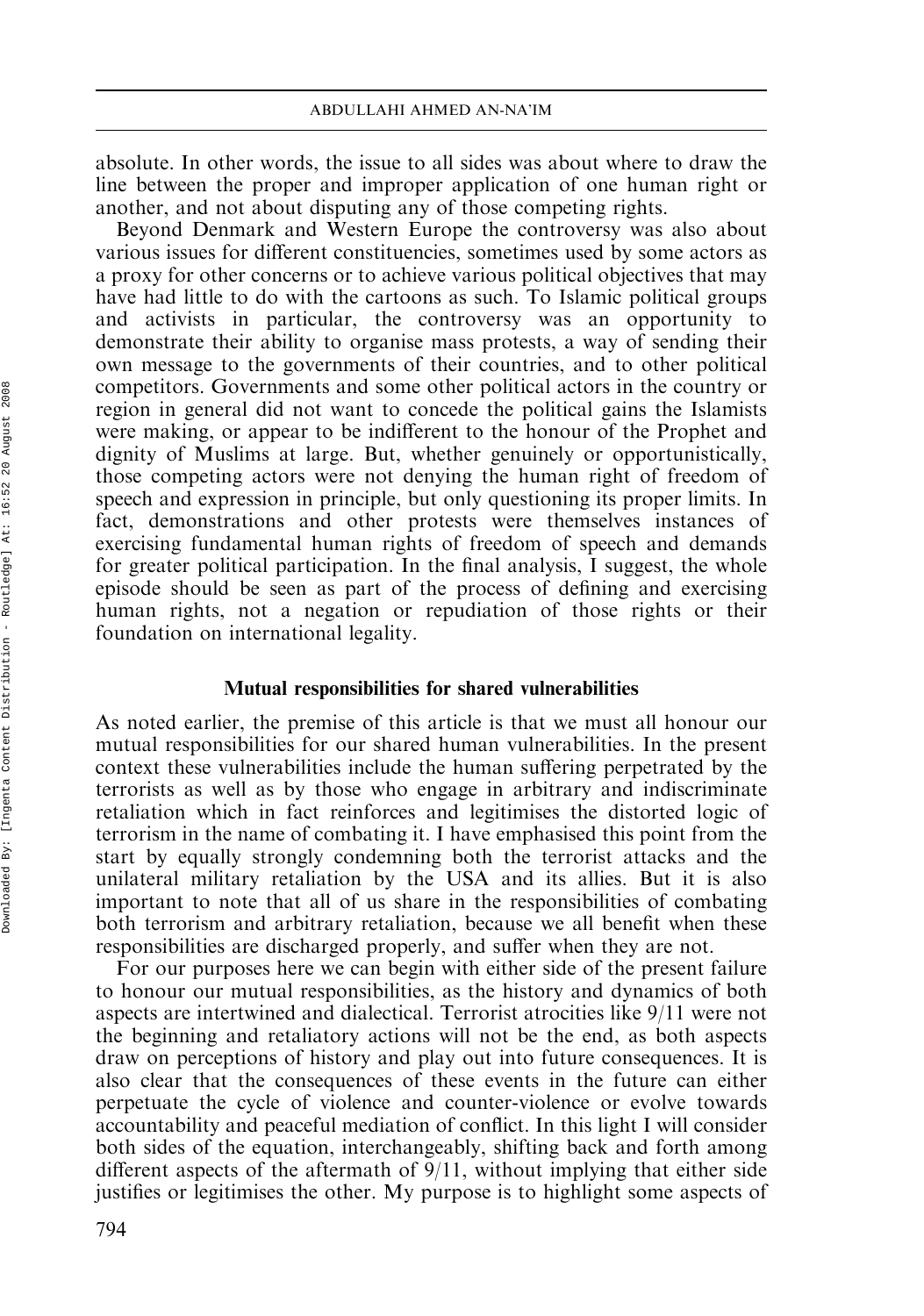the risks of our shared vulnerabilities and benefits of our mutual responsibilities on all sides of the issue with a view to addressing such failures and safeguarding against future risks, rather than simply blaming one side or the other.

I find that the grossly disproportionate and aggressive foreign policy of the USA after 9/11, especially the attempted colonisation of Iraq since March 2003, is particularly damaging for the human rights paradigm. The Iraq occupation has been a colonial venture because colonialism, by definition, is the seizure of the sovereignty of a people by military conquest without legal justification, whether as self-defence or authorised by the Security Council of the United Nations. The invasion of Iraq is so fundamentally illegal and counter-productive that it undermines the foundations of the rule of law in international relations. After all, there is no international law when powerful states simply appropriate to themselves the right to invade and occupy other countries for whatever reasons they deem fit, without even a national debate on the legality of such action. Since the universality of human rights is legally premised on the binding force of international law obligations, such repudiation of international legality is a negation of the possibility of international human rights.

It is also important to note, however, that there were many positive developments, like the massive protests by citizens of the USA, UK, Spain and Italy against the invasion of Iraq even before it started, and the subsequent official national inquiries that proved the fallacy of the reasons given for the war.15 There is hope even in this distressing regression to 19th century colonialism at the dawn of the 21st century because it is the first colonial venture that has been so vigorously protested at by the citizens of the colonial powers and across the world. It is also significant that the USA and UK had to resort to the same United Nations they had bypassed in the rush to war in order to negotiate how to vacate the dubious position of being 'occupying powers' and return sovereignty to a native Iraqi government by the end of June 2004.<sup>16</sup> The question remains how to develop the necessary institutions and global culture of the rule of law in international relations and the protection of human rights throughout the world. But that challenge will hopefully now be confronted with a renewed determination to restore the vision of the Charter of the United Nations to prohibit wars of aggression like the invasion of Iraq, to punish terrorist acts as crimes against humanity, and to uphold legality in international relations.

On the Islamic side of the issue, the persistent failure of Muslims to respond effectively enough to the responsibilities of sovereignty at home and peaceful international relations abroad is as damaging for the prospects of international legality and universality of human rights as the unilateral invasion of Iraq by the USA. Since colonialism was initially a consequence of the internal weakness of colonised societies, the effective and sustainable termination of colonialism requires enhancing the genuine sovereignty and independence of formerly colonised societies. Muslim failures in this regard can be seen in the conduct of countries like Afghanistan under the Taliban, of the Kingdom of Saudi Arabia, as well as of Iraq under the Baa'th regime of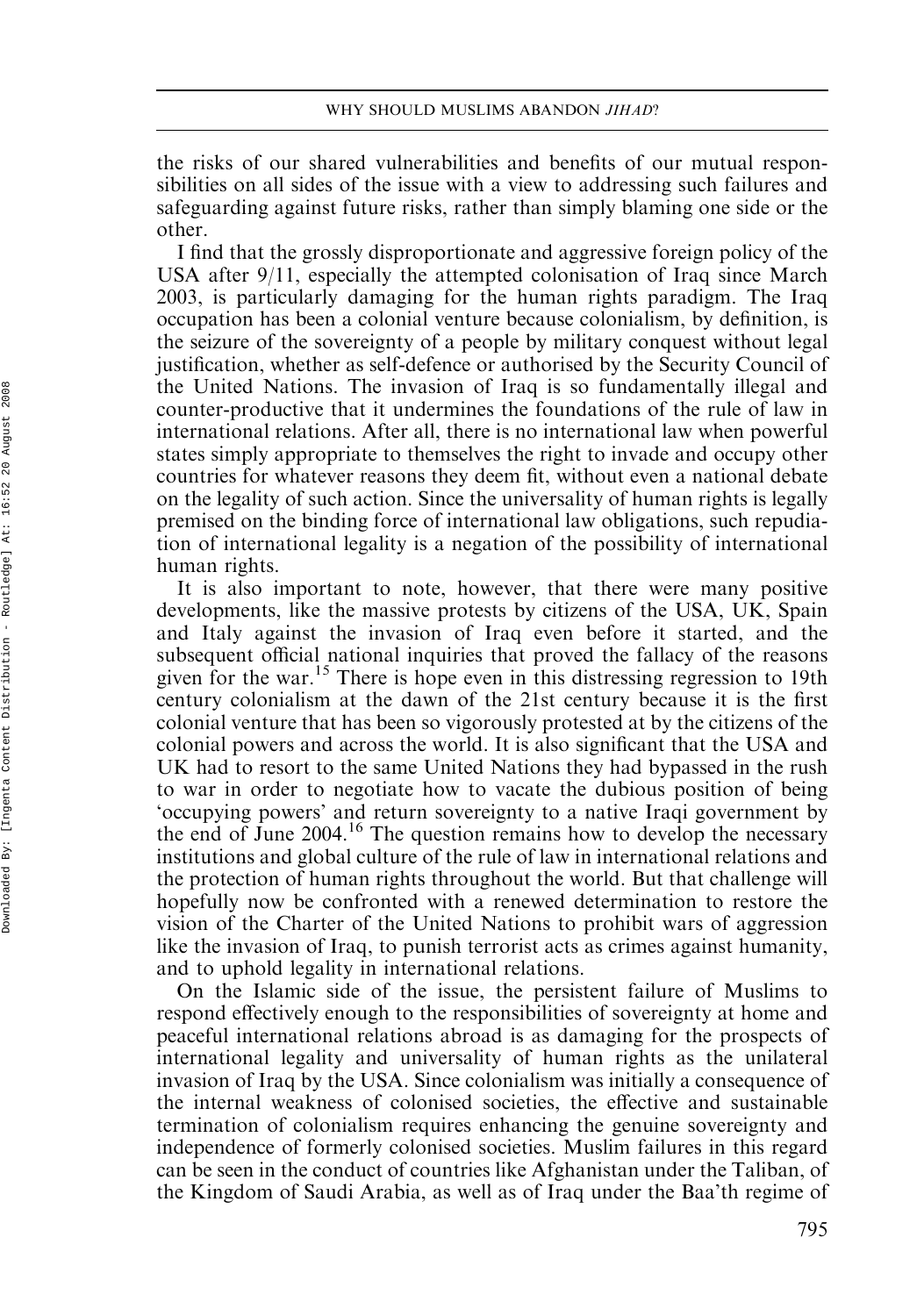Saddam Hussain, among others. After all, freedom is always earned, never granted, and is sustained through constant vigilance to safeguard it.

A critical part of that process in the present global context is to confront terrorism within our own societies, as it is ultimately a challenge to our human decency and to responsibility for what we do, or is done in our name, whether with our approval or acquiescence. Terrorism could not exist or thrive as it does at present if we have not somehow supported or encouraged it, at least by our indifference to the broader phenomenon of political violence and its underlying causes. The degree of our individual and collective responsibility and failure varies according to our locations and what we can do in combating the culture of violence and lawless retaliation in our own societies, but each of us should look for his or her share, and for what we can do about it. Too much of our effort is squandered in a futile apologia for Islam as a religion, or in viewing our societies as oppressed and marginalised, instead of accepting responsibility for our lives. The ability of perpetrators to use terrorist acts, and the willingness of the wider population to tolerate such behaviour, indicate an underlying disregard for the safety and well-being of others. Confronting terrorism would therefore include combating this underlying culture of political violence, as well as the immediate causes and consequences of the use of arbitrary and indiscriminate violence in the furtherance of political ends, whoever the perpetrators and however we may feel about their alleged justification.

### Notes

- 1 Abdullahi Ahmed An-Na'im, 'Islamic ambivalence to political violence: Islamic law and international terrorism', German Yearbook of International Law, 31, 1988, pp 307-336.
- 2 'A strike at Europe's heart', Time Europe, 22 March 2004; 'Four from Britain carried out terror blasts, police say', New York Times, 13 July 2005; and 'London hit again', Daily Telegraph, 22 July 2005.
- 3 CIA, The World Fact Book, at http://www.cia.gov/cia/publications/factbook/geos/xx.html, select 'World', last updated 18 December 2003. Reference to a country as Islamic can only mean that the majority of its population are Muslims, and not that the state itself is Islamic, which is an incoherent claim. See Abdullahi Ahmed An-Na'im, 'Shari'a and positive legislation: is an Islamic state possible or viable?', in Eugene Cotran & Chibli Mallat (eds), Yearbook of Islamic and Middle Eastern Law, 5,  $1998 - 99$ , pp  $29 - 42$ .
- 4 Arjun Appadurai, 'Disjuncture and difference in the global cultural economy', in Dimon During (ed), The Cultural Studies Reader, London: Routledge, 1993, pp 220 - 230.
- 5 Jonathan I Charney, 'Universal international law', American Journal of International Law, 87, 1993, p 529.
- 6 Eva Brems, Human Rights: Universality and Diversity, The Hague: Kluwer Law International, 2001, pp 17 – 25.
- 7 Ibid, pp 194 206. For debates around these issues among Muslim scholars, see, for example, Mashood A Baderin, International Human Rights and Islamic Law, Oxford: Oxford University Press, 2003; Yvonne Yazbeck Haddad & Barbara Freyer Stowasser (eds), Islamic Law and Challenges of Modernity, Walnut Creek, CA: AltaMira Press, 2004; and Ausaf Ali, *Modern Muslim Thought*, Vols 1-2, Karachi: Royal Book Company.
- 8 See, for example, Roland Inglehart & Pippa Norris, 'The true clash of civilizations', Foreign Policy, March/April 2003, pp 62-70.
- 9 See, for example, Abdullahi Ahmed An-Na'im, Toward an Islamic Reformation: Civil Liberties, Human Rights and International Law, Syracuse, NY: Syracuse University Press, 1990; and An-Na'im, 'Islamic foundations of religious human rights', in John Witte, Jr & Johan D van der Vyver (eds), Religious Human Rights in Global Perspectives: Religious Prospectives, The Hague: Martinus Nijhoff, 1996, pp 337 – 359.